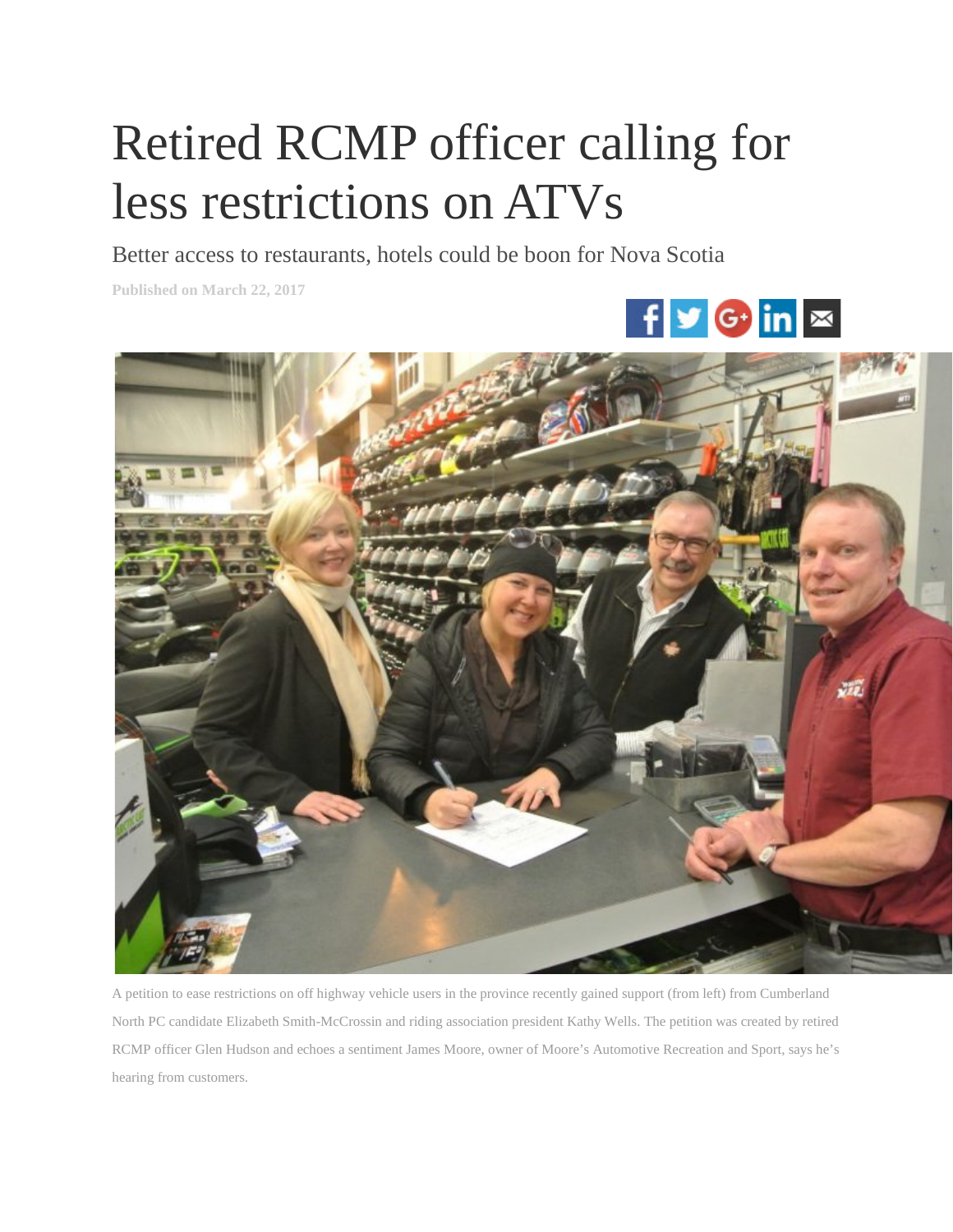## **Amherst – A retired RCMP officer wants more off-highway vehicles on the road – safely.**

Nova Scotia is one of two provinces left in the country who do not legally allow some form of safe road access for off-highway vehicles [OHV], Glen Hudson, a 35-year law enforcement veteran, says.

"The research I've done… indicates the only provinces we know that does not allow some access to roads is Nova Scotia and P.E.I.," Hudson said. "[Elsewhere] it's not only common, it's welcome."

Motorists are allowed to cross roads in some circumstances in Nova Scotia, but only if it's to continue on the trail. Going on the road to avoid manmade or natural obstacles, or using an overpass to cross a 100-series highway are illegal. Motorists are also limited to the gas stations, hotels and restaurants they can access immediately from the trails, otherwise, they are breaking the law.

"You can't invite tourism in and then say 'Take this trail, but you're breaking the law of the province.' They'll want to access gas stations and restaurants and there are so many places where it can't be done unless you drive a little ways along the side of the road."

Hudson says he wants a safe option for the province because the industry is growing.

One could assume Nova Scotia, with its extensive trail system and small rural communities, would be a leader on the issue but Hudson says best practices are found in Central Canada.

"Ontario is one of the best examples we have in Canada because they have one of the largest trail systems, they have the highest density of population and they've been doing this since 2003," Hudson said.

Hudson's sentiments on lifting restrictions are shared with the OHV community.

"We hear it often," James Moore, owner of Moore's Automotive Recreation and Sport [M.A.R.S.] in Amherst, says. "When people are travelling on the trail they have their destination in mind for the day, so when they come to a road they basically have to illegally cross in order to carry on with the trail. All of those trails intersect with not just our county, but everywhere."

The second component to Hudson's quest is to ease its restrictions on motorists between the ages of 6 and 15. Right now those motorists are restricted to only using closed courses in the province